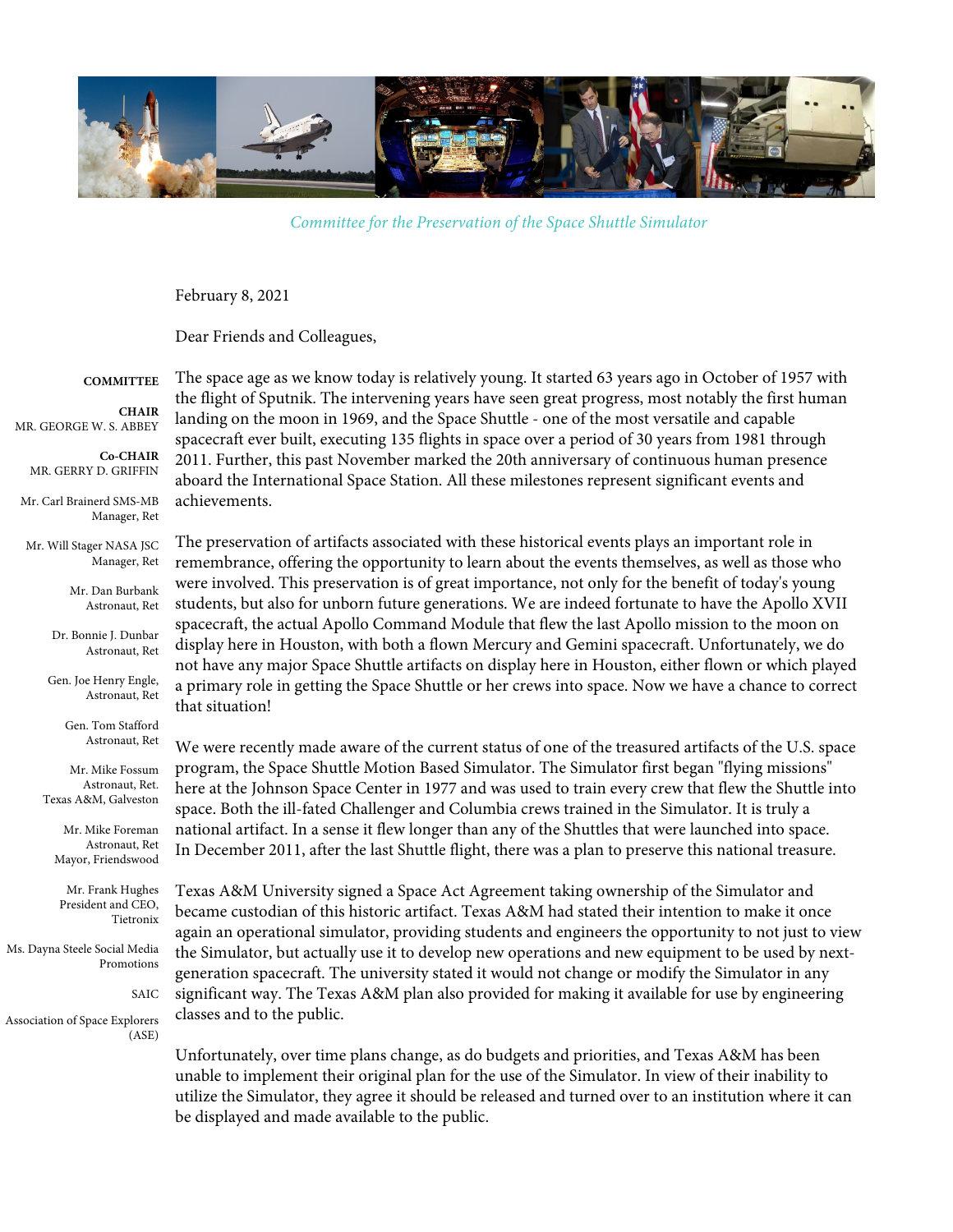Working with NASA, Texas A&M and the Lone Star Flight Museum, a plan has been developed that will refurbish the Simulator and make it a permanent display at the Lone Star Flight Museum at Ellington Field here in Houston. This will provide a home for this treasured artifact and allow it to be available for display to the public and future generations of students.

To execute this plan, funds are needed to refurbish the simulator so that it may be displayed. The goal is to raise \$75,000.00 to achieve this task. NASA is providing the area to accomplish the refurbishment, and a team of volunteers who formerly worked on the Simulator will perform the actual work.

Your support with a contribution to cover the cost of this most worthy project would be greatly appreciated. We feel the retention and display of this unique national treasure in Houston, the home of the Space Shuttle Program, is most appropriate and needs to be accomplished.

The Lone Star Flight Museum (LSFM) is a 50l(c)3 not-for-profit institution with IRS EIN 76-0213778, https://www.lonestarflight.org Your tax-deductible contribution should be addressed to:

> The Lone Star Flight Museum (LSFM) Ellington Field/Spaceport 11551 Aerospace Avenue Houston, Texas 77034



Please earmark your check and donations to SMS-MB/Simulator and copy Dr. Bonnie J. Dunbar, LSFM Board of Trustees Education Chairman, on your contribution: bjdunbar@tamu.edu.

George W. S. abbey

**Serald D. Griff**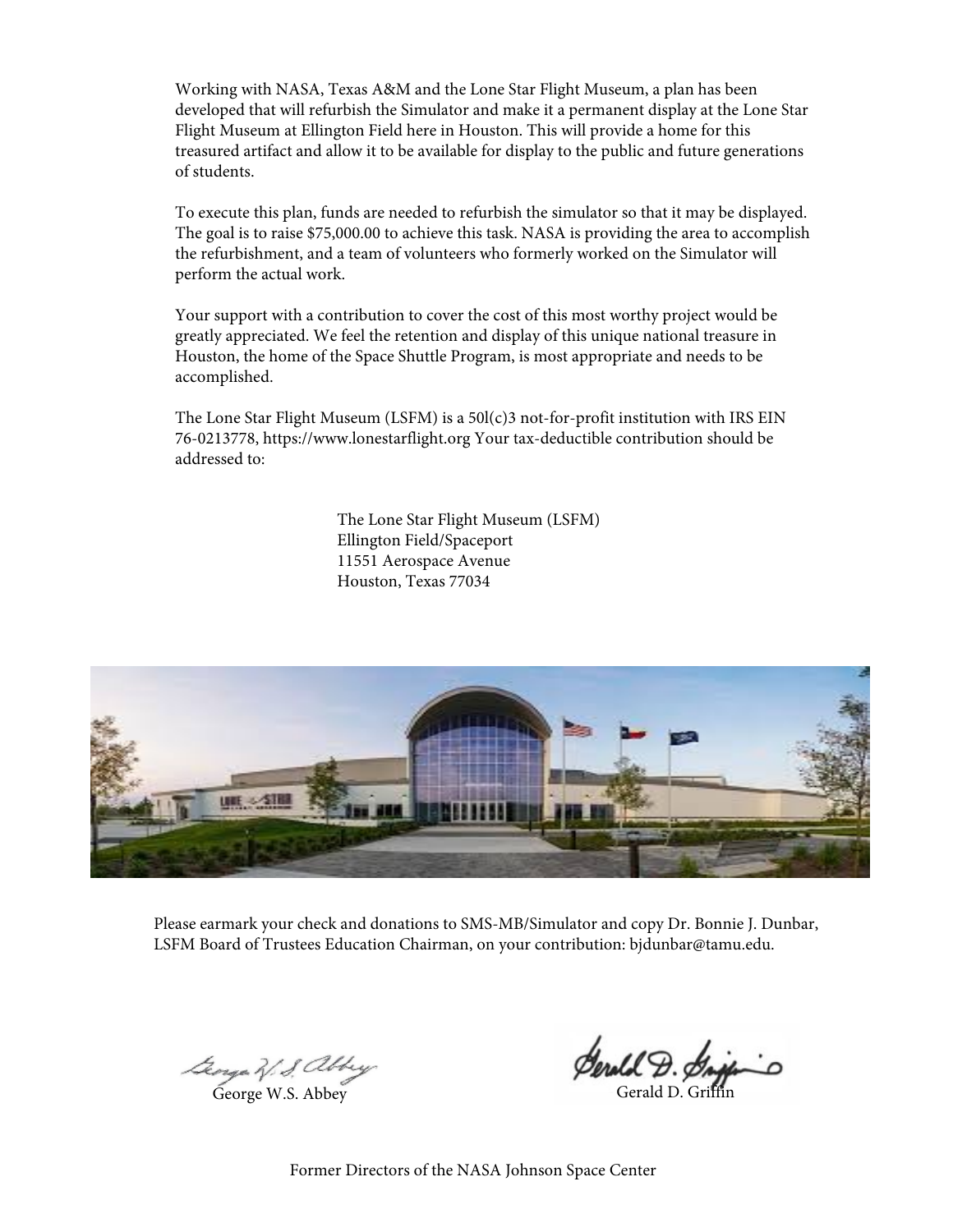# **SMS-MB Restoration Project Sponsorship Levels**

### **\$25,000.00 Platinum Sponsor**

Association of Space Explorers (ASE) (2 additional at this level available) Opportunity to give welcome or closing remarks at opening event Sponsor name or logo on SMS recognition plaque as Platinum Sponsor Full page ad in the digital program Recognition in the museum arrival hall for 3 months Name/logo in the museum calendar of events as a ceremony sponsor Prominent recognition in all promotional materials Recognition on the museum website 40 guest passes to the Lone Star Flight Museum

### **\$15,000.00 Gold Sponsor**

Texas A&M University (Only 3 now available) Half page ad in the digital program Sponsor name or logo on SMS recognition plaque as Gold Sponsor Recognition in print, and digital ads Name/logo in the museum calendar of events as a ceremony sponsor Prominent recognition in digital ceremony materials Recognition on the museum website 20 guest passes to the Lone Star Flight Museum

### **\$10,000.00 Silver Sponsor**

(8 available) Recognition in digital ads Sponsor name or logo on SMS recognition plaque as Silver Sponsor Prominent recognition in digital ceremony materials Name listed on the museum website 10 guest passes to the Lone Star Flight Museum

### **\$5,000.00 Space Shuttle Columbia Sponsor**

(8 available) Recognition in digital ceremony materials Sponsor name on SMS recognition plaque as Columbia Sponsor Name listed on the museum website 6 guest passes to the Lone Star Flight Museum

### **\$4,000.00 Space Shuttle Challenger Sponsor**

(8 available) Recognition in digital ceremony materials. Sponsor name on SMS recognition plaque as Endeavor Sponsor Name listed on museum website 4 guest passes to the Lone Star Flight Museum